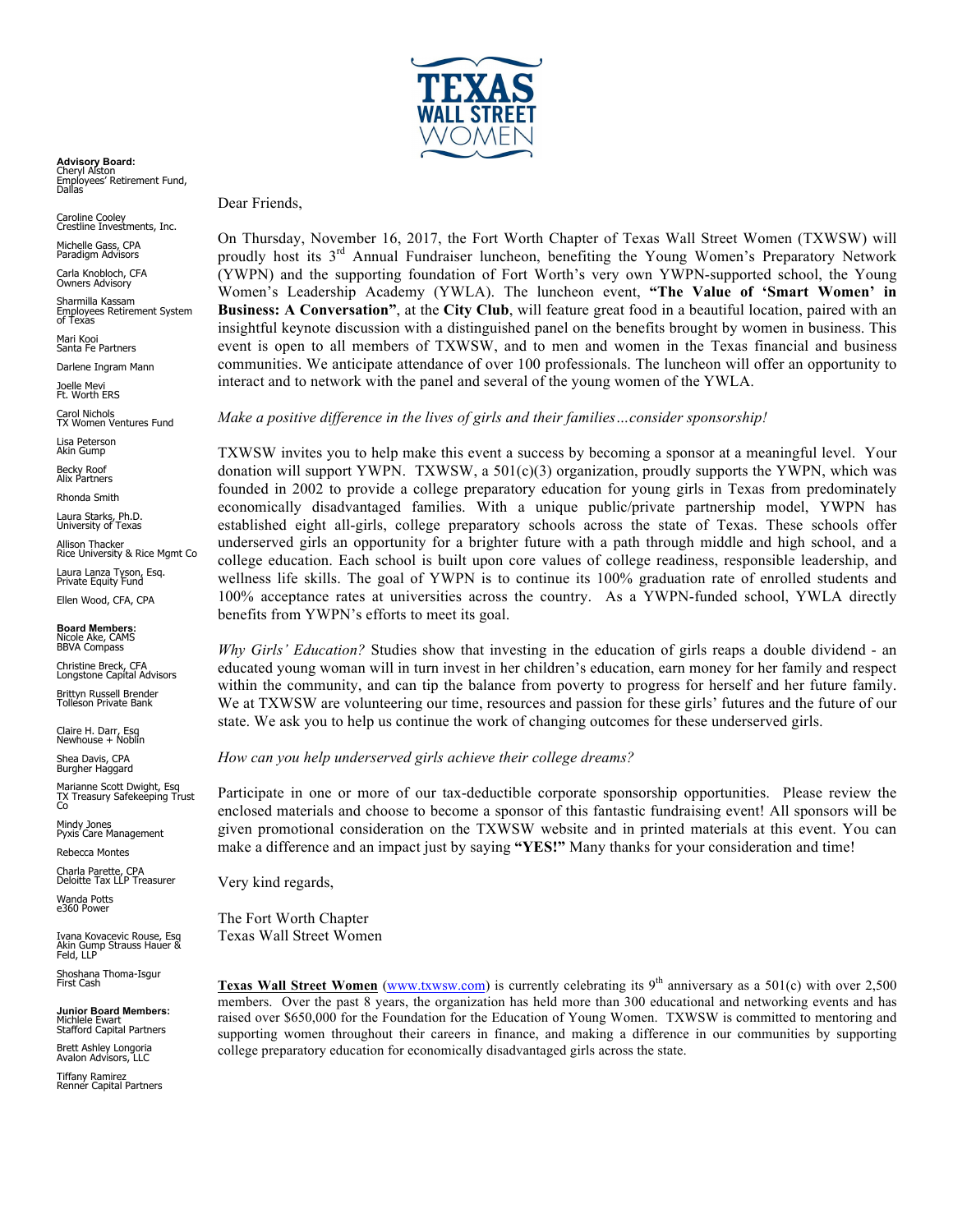

## **The Value of 'Smart Women' in Business: A Panel Conversation**

November 16<sup>th</sup>, 2017 | 11:30am-1:00pm

# **City Club in Fort Worth, Texas**

## **Sponsorship Levels**

### **Chancellor Sponsorship \$10,000**

Eight (8) tickets to the Luncheon and the Keynote will sit at your reserved table Prime placement of logos and/or name on website, all printed event materials, and social media Recognition at the event Take-away promotion for attendees and guests Signage with exclusively Chancellor Sponsors *Tax letter sent post event*

#### **Dean Sponsorship \$5,000**

Five (5) tickets to the Luncheon with reserved seating at a prime table Key placement of logos and/or name on website, all printed event materials, and social media Recognition at the Event Signage with exclusively Dean Sponsors *Tax letter sent post event*

#### **Professor Sponsorship** \$2,500

Four (4) tickets to the Luncheon with reserved seating Appearance of logos and/or name on website, all printed event materials, and social media Signage with exclusively Professor Sponsors *Tax letter sent post event*

#### **Graduate Sponsorship** \$1,000

Two (2) tickets to the Luncheon with reserved seating Appearance of logos and/or name on website, all printed event materials, and social media Signage at event "thanking" Graduate Sponsors Tax letter sent post event

#### **Academic Sponsorship \$500**

Appearance of logos and/or name on website, all printed event materials, and social media Signage at event "thanking" Academic Sponsors Tax letter sent post event

#### **Homecoming Sponsorship \$100**

Sponsor a YWLA student to attend the event Appearance of logos and/or name on website, all printed event materials, and social media

Signage at event "thanking" Homecoming Sponsors Tax letter sent post event

> Checks and forms can be mailed to: TXWSW Attn: Wanda Potts 98 San Jacinto Blvd Suite 2010 Austin, TX 78701 For Inquiries or Sponsorship information please contact: Bianca B. King, Director of Development developmentdirector@txwsw.com • 214.460.6092